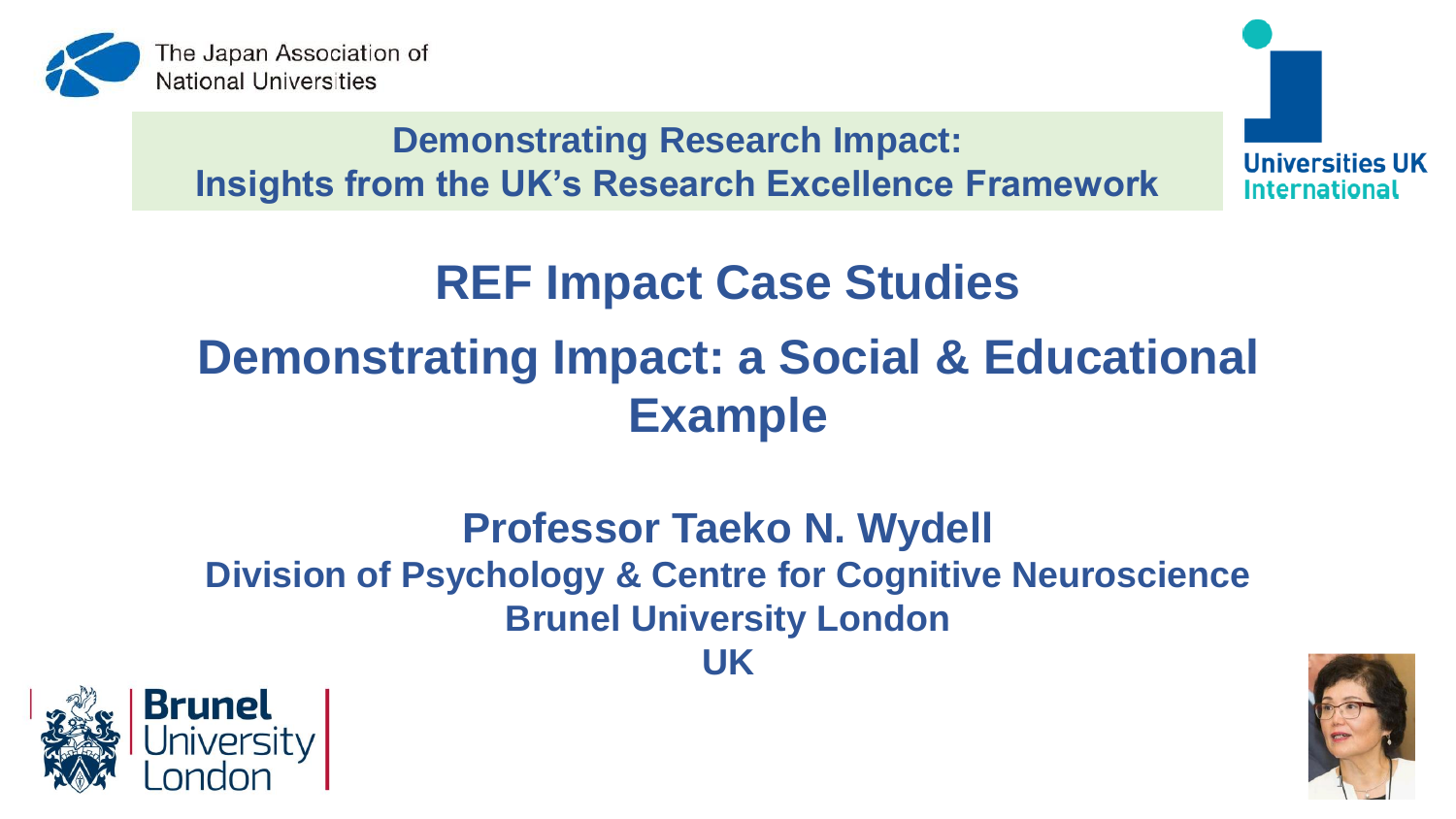## **My research background**

### • *My research interests:*

Cognitive and neural processes involved in Language, especially in reading in alphabetic and nonalphabetic languages, including developmental dyslexia

### • *Research Methods that I use:*

Behavioural studies with cognitive experiments/tests and Neuroimaging studies with fMRI and MEG

## **What is developmental dyslexia?**

- Dyslexia is a specific **learning disability (LD)** that is **neurobiological in origin** (Eden & Moats, 2002)
- Dyslexia is **highly heritable**, with an estimated 30-50% chance of being passed from parent to child (Fisher & DeFries, 2000)

"Some children may experience *unexpected reading problems* that cannot be attributed to poor hearing or vision, low intelligence or inadequate educational and social opportunities" (Snowling, 1987)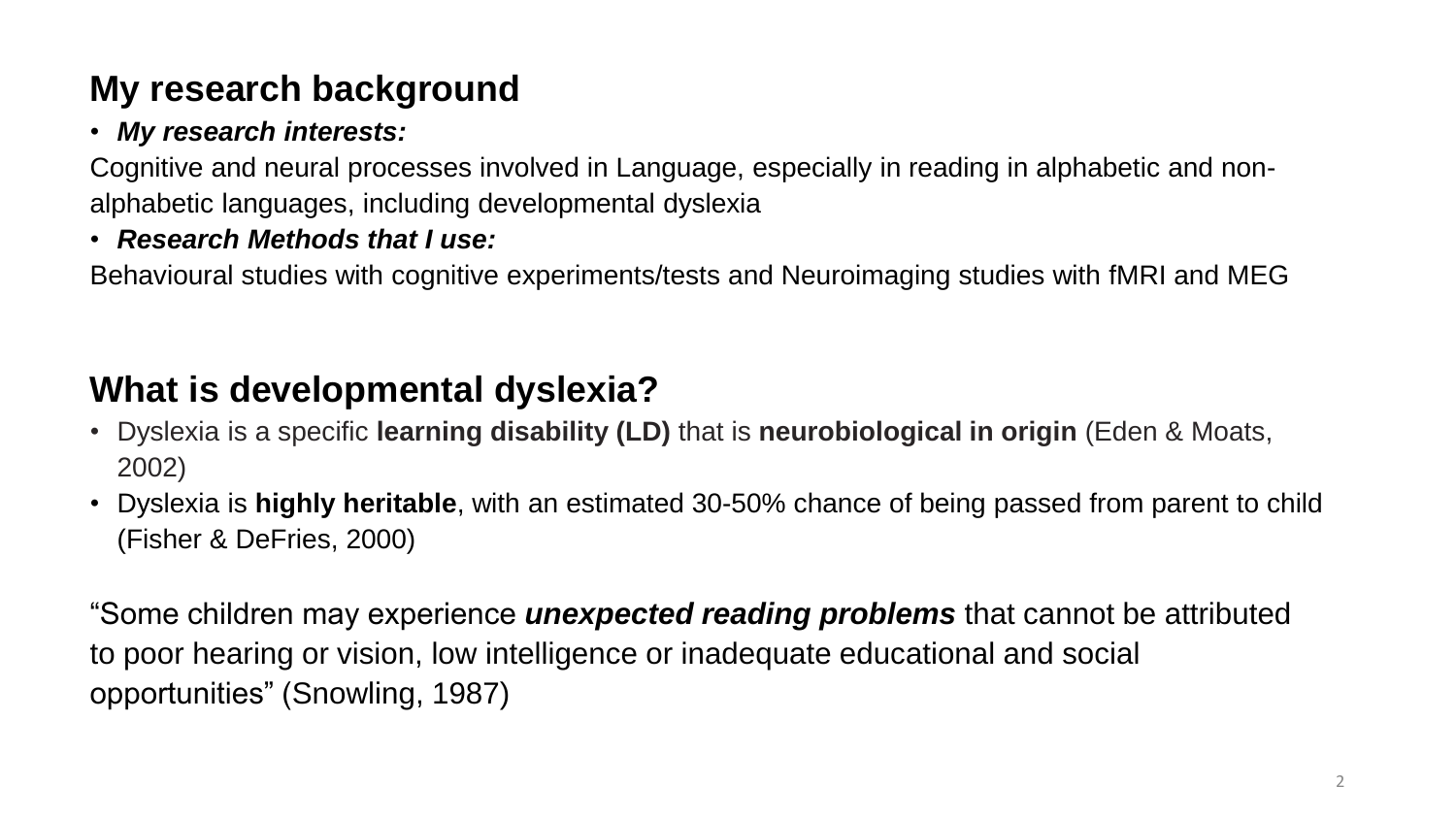## **AS: an English-Japanese Bilingual Adolescent Boy with monolingual dyslexia in English**

## **[Media Inter](https://takemeback.to/blog/2016/03/25/the-daily-telegraph-archive-back-issue-newspapers/)est in 1996**

### **The Daily Telegraph**



- Daily Telegraph & Independent
- BBC-Greater London, BBC Leicester, BBC Greater **Manchester**
- Cable T.V. "EBN European Business News"
- BBC World Service
- CBC Michael Enright Show

**SCIENCE** 

From New Scientist, **20 January 1996** 14 SCIENCE by Alison Motluk

NEW SCIENTIST

## Why English is hard on the brain

### **Alison Motluk**

A BOY who struggles to read English primary-school storybooks yet has no trouble with university physics textbooks in Japanese is challenging current thinking on dyslexia. The 17-year-old boy, known as AS, is the first person shown to be dyslexic in one language but not in another.

"This could have profound conse quences for concepts of reading, says Taeko Wydell of Brunel University in west London, who has studied AS. "If there is a specific hrain area for reading and a person has impairment in this area, in theory all his languages should be affected." The case is also posing problems for researchers who argue that dyslexia is a visual processing disorder.

AS has two English-speaking parents but lives in Japan. At the age of six, he began attending a Japanese primary school, but it soon became clear that he was lagging behind his Japanese counterparts in English. When AS was 13, tests confirmed that the problem was dyslexia, a congenital difficulty with reading. The causes of dyslexia are poorly



Simplicity itself: Japanese script is easier to read than English

skills, Wydell told a neurolinguistics conference at Birkbeck College, London, earlier this month. He has also passed competitive high school entrance exams, which require expertise in kana.

In English, however, AS scored half as well as the average person of his age when asked to read real words and made-up words out loud. And he could read only one of 50 "difficult" words, such as "nausea" and "aisle". Nevertheless, AS perceives English sounds "just like a native", says Wydell.

Wydell argues that AS's case is difficult to reconcile with conventional theories about dyslexia. "If AS has a problem with visual processing," she says, "it should show up even more in kanji." She accepts that many children diagnosed as dyslexic may well have problems processing visual information, but suspects that others-like AS-suffer from a kind of dyslexia that occurs primarily in English. The problem, she believes, lies in the brain's ability to tackle the English language's complex system of mapping sounds to letters, which gives

ellings. By conound the same. e field are peright vocabulary asks Marjorie ruist at Birkbeck pted the same

strategy for irregular words in English?" She suspects that AS's reading problems could stem from his position as a cultural<br>outsider in Japan. "Socia<br>Bidentity and motivational factors can be crucial."

### **Japan Kyodo News contacted me asking about my scientific finding on AS, however, as 'developmental dyslexia' was unknown in Japan, it did not become news in Japan (1996)**

**Wydell,** T.N. & Butterworth, B. (1999). An English-Japanese bilingual with monolingual dyslexia. *Cognition, 70*, 273-305

Intrigued by AS's case, Wydell and her colleague Brian Butterworth of University College London looked at his reading in Japanese, Japanese has two written forms. One, called kanji, consists of symbols that

Japanese-but only one is correct in a given context. Knowing how to pronounce a word can be extremely difficult. Yet AS reads kanji at undergraduate level and so has no problem with his visual processing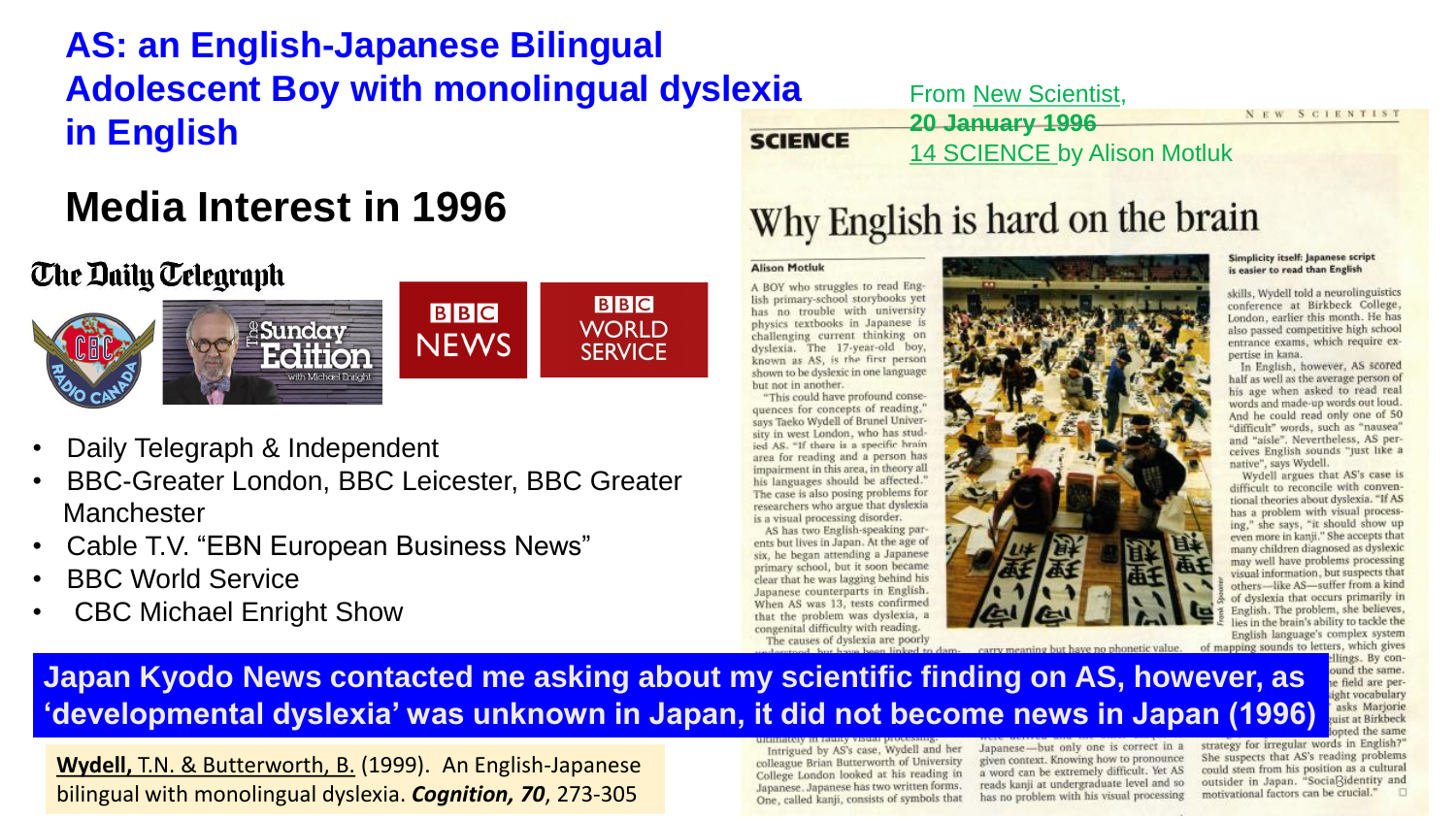## **Developmental Dyslexia Prevalence in different languages**

A high or low incidence of developmental dyslexia seems to depend on the characteristics of writing systems.

**In the English-speaking world**, the prevalence of dyslexia is around **10%** (Snowling, 2000) to **12%** (Shaywitz et al., 1999).

The prevalence of dyslexia in **transparent or regular orthographies** is lower, e.g., **in Italian** it is around **3 – 4%** (Barbiero et al., 2012)

**In Japanese**, the prevalence of reading difficulties differs across different scripts (Uno, Wydell, Haruhara, Kaneko & Shinya, 2009):

**0.2%** in **transparent** syllabic **Hiragana 1.4%** in **transparent** syllabic **Katakana 6.9%** in **opaque** logographic **Kanji**

Uno\*, A., **Wydell, T.N.\***, Haruhara, N., Kaneko, M., & Shinya, N. (2009). Relationship between reading/writing skills and cognitive abilities among Japanese primary-school children: normal readers versus poor readers (Dyslexics). *Reading & Writing***,** *22* **(7),** 755-789 . \* Joint First Authors. 4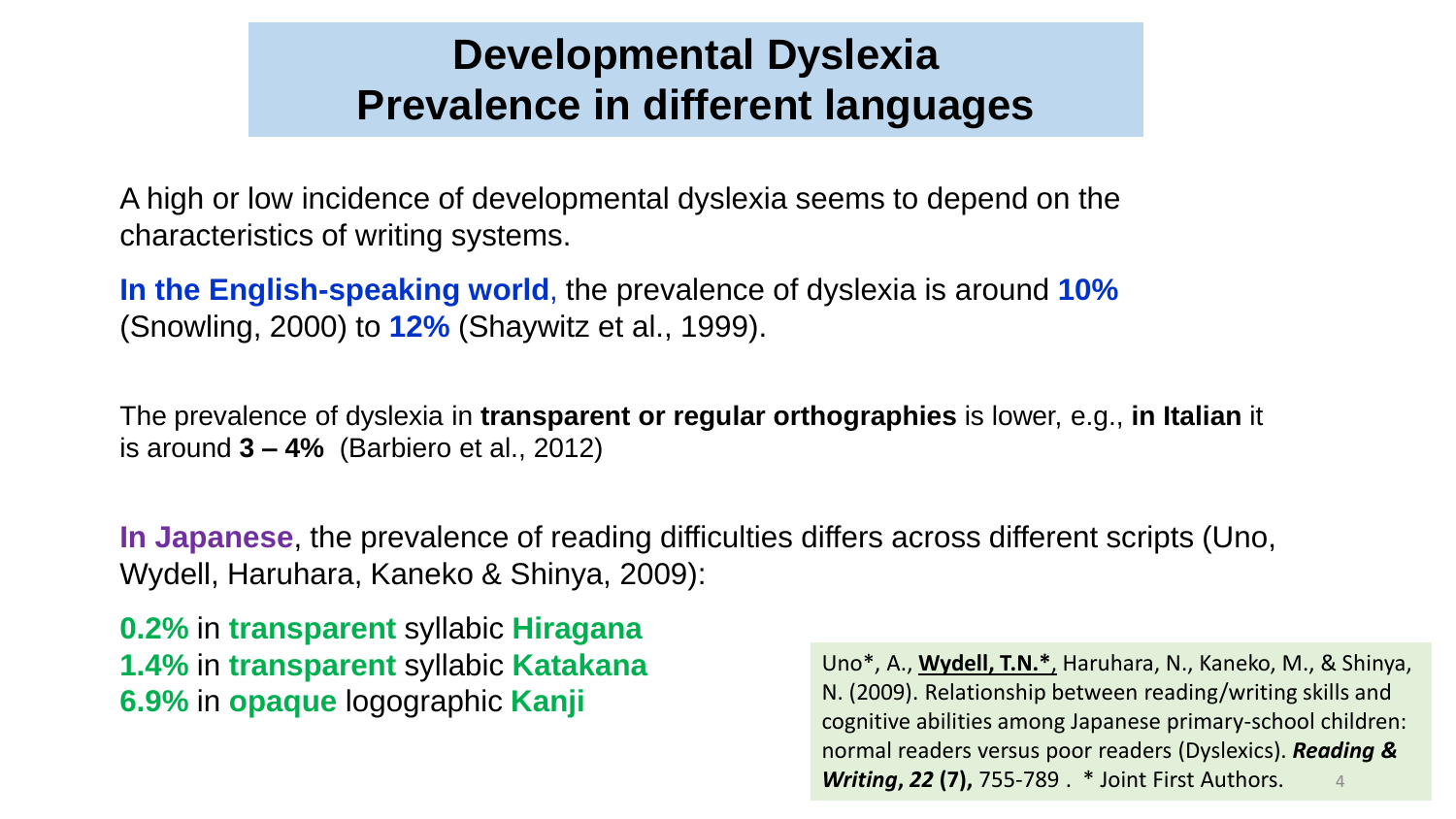### **STRAW** and **STRAW-R** (**Uno**, **Haruhara**, **Kaneko** & **Wydell**, **2006**; **2008**; **2018**)

**Development of the first and only Standardised Tests** for assessing reading and writing attainment of **Japanese children from 8 to 18 years** old and screening for those with **Developmental Dyslexia** *(Over 1,500 children were tested)*

**S**creening **T**est of **R**eading **a**nd **W**riting for **Japanese Primary School Children**

The project was funded by the **Japan Society for the Promotion of Science** (JSPS).



### **STRAW STRAW-R**



Standardized Test for Assessing the Reading and Writing (Spelling) Attainment of **Japanese Children and Adolescents**: Accuracy and Fluency (**STRAW-R**)

The project was funded by the **Japanese Ministry of Health.**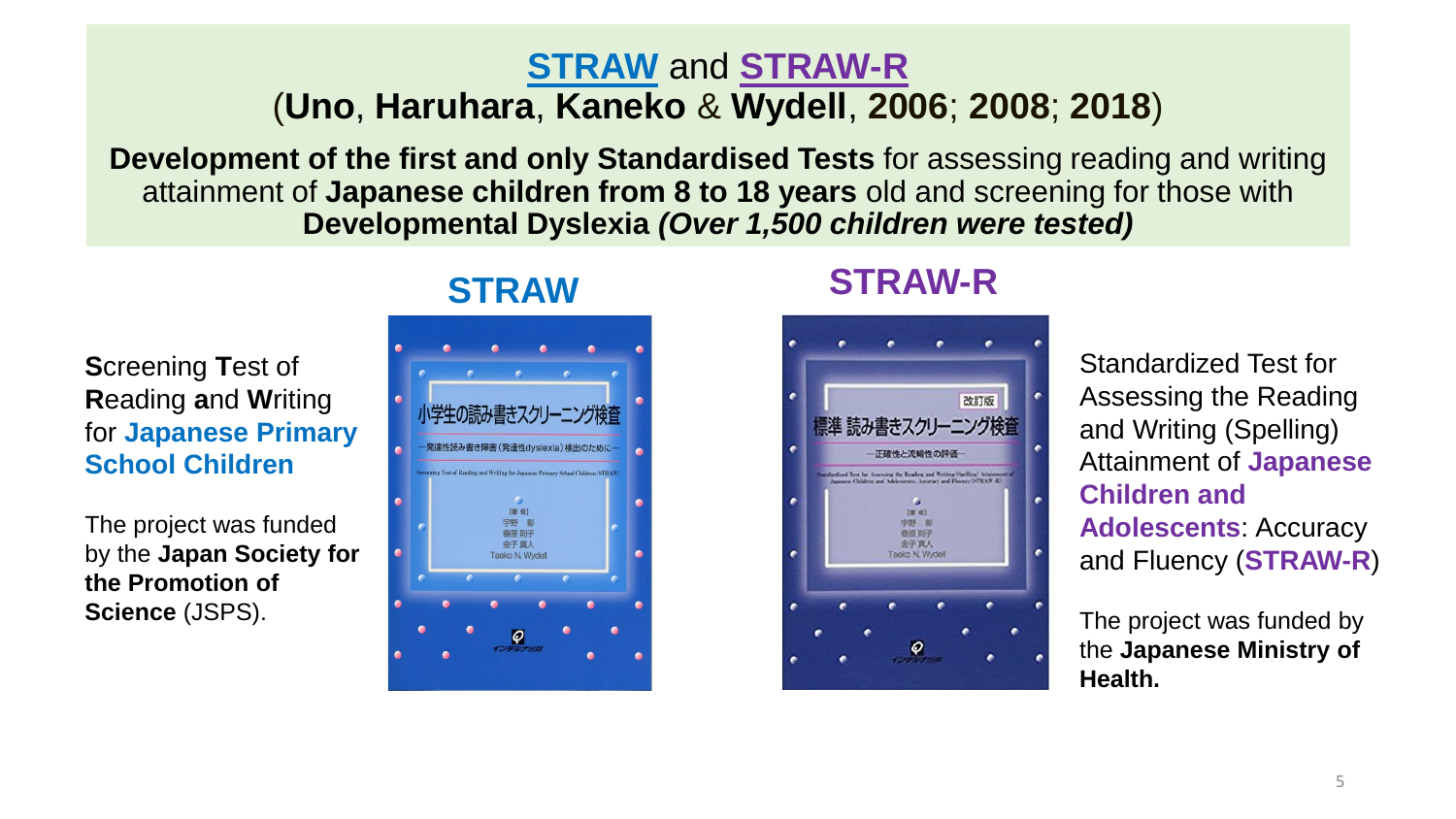## **REF Impact Case Study – Timeline of preparation**

- Approx 2-3 years before submission:
	- Asked to prepare an Impact Case Study by Vice President of Research
	- Introduced to our dedicated Impact Case Study Coordinator (Dr Lee)
	- Attended a few workshops on how to write impact case studies
- Approx 1 year before submission:
	- Regular meetings with the VP and the allocated Impact Case Study Coordinator to check progress
- 6 months before submission:
	- Requested purchase & distribution data from publisher (as part of impact evidence)
	- Started to draft the case study document
- 3 months before: Started gathering testimony statements
- 2 months before: Started final draft
- At Brunel the policy is that the final editing of the REF Impact case study document is done by the university REF Impact Case Study Coordinator and submitted by the university
- Approx 12 months after submission: **Received outcome which was 4\*, the highest score**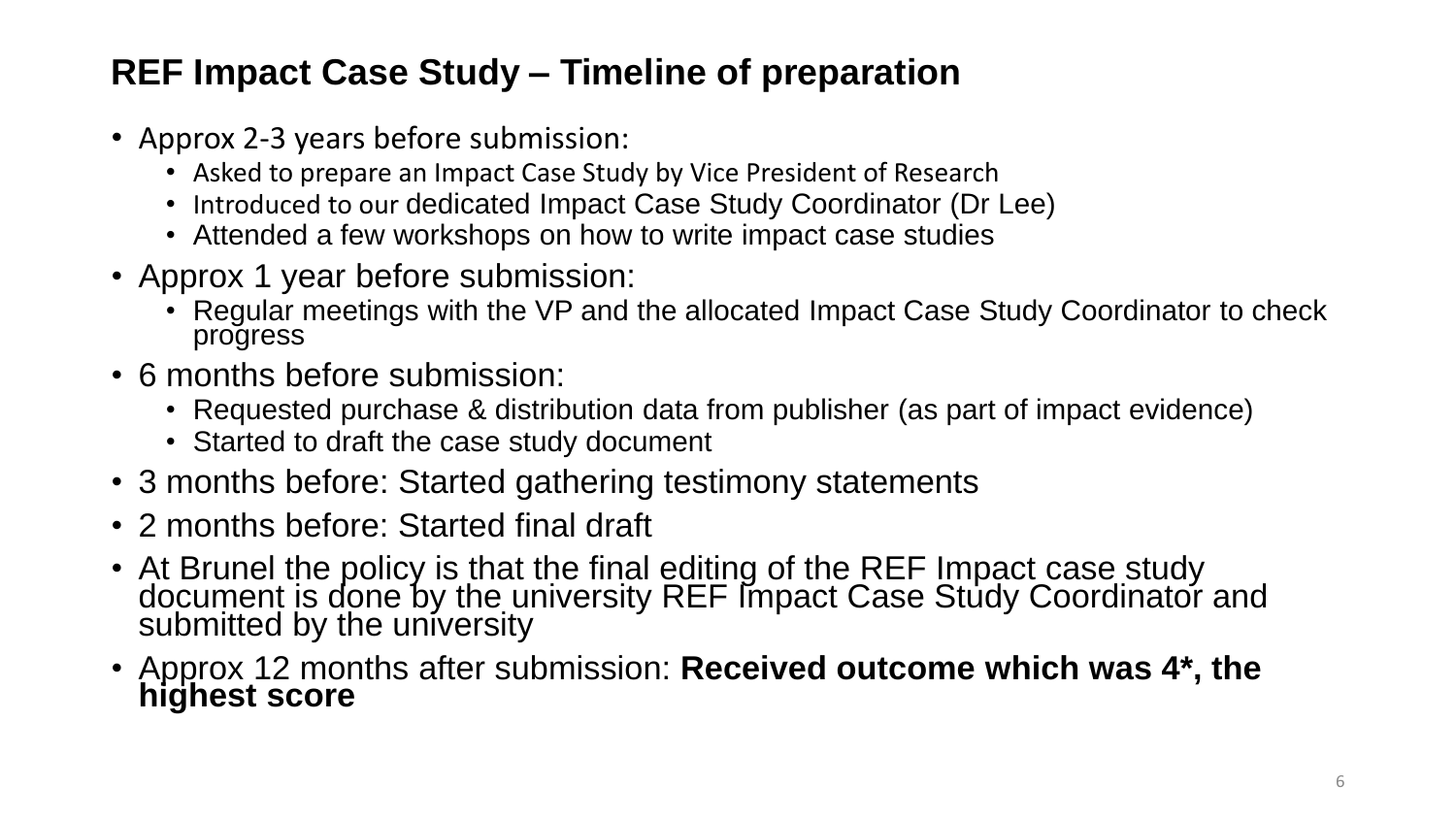**Sources of Evidence for My Impact Case Study – REF2014** 

**Data from Publisher:**

### *STRAW & STRAW-R could not be purchased by private individuals and therefore each sale represented an institution using the tests*

- Data about who bought it
- Reach different institutions public, educational sector, and health professionals
- Geographical reach from Hokkaido to Okinawa in total 47 prefectures.

**Testimony** (6 testimonials which best described social, and educational impact were chosen).

- Schools senior experienced teachers, SEN teachers, Members of local Educational Boards.
- Hospitals Paediatricians who specialise in developmental disorders